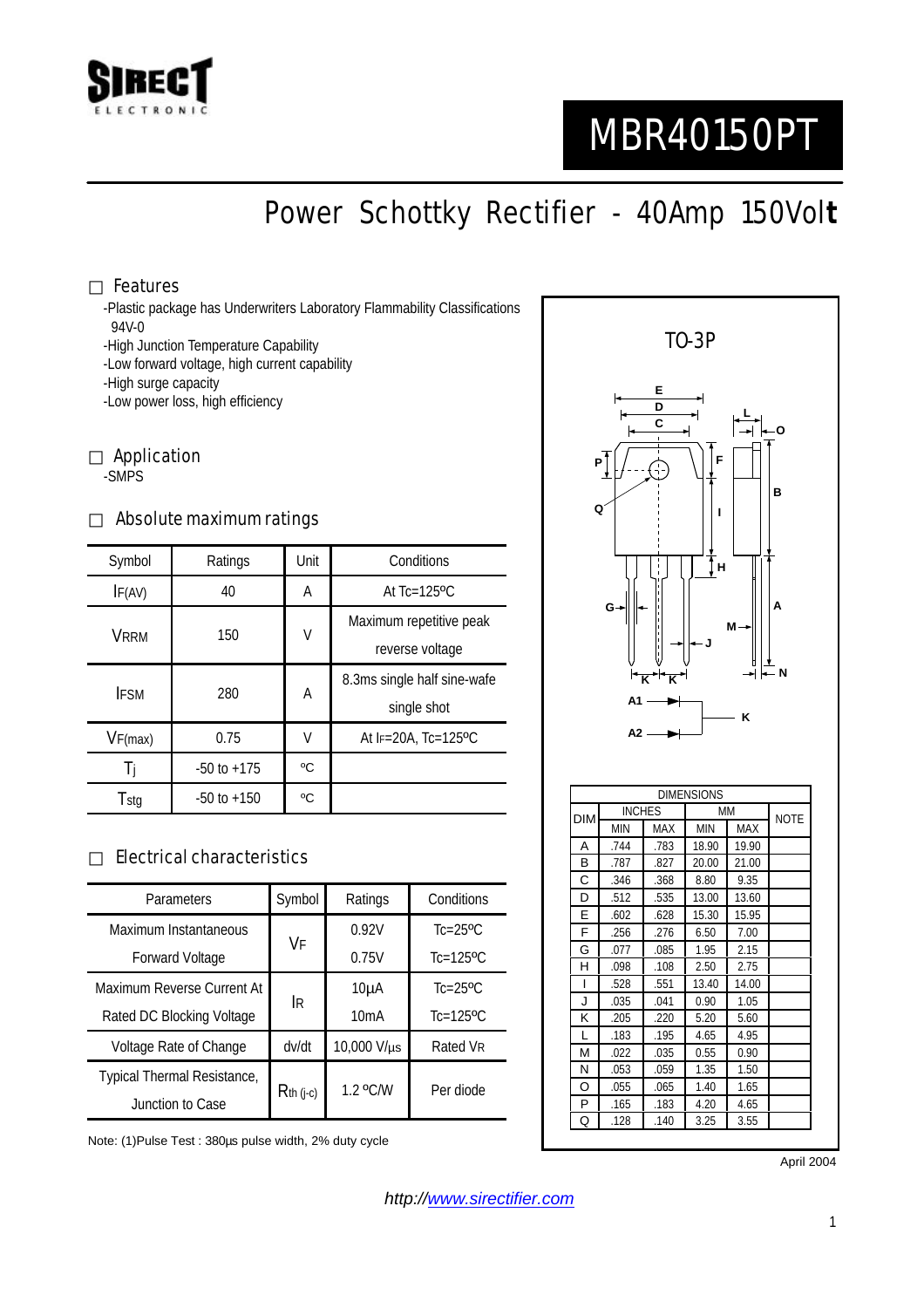### MBR40150PT



**Figure 4. Max. Thermal Impedance ZthJC Characteristics (PerLeg)**

*http://www.sirectifier.com*